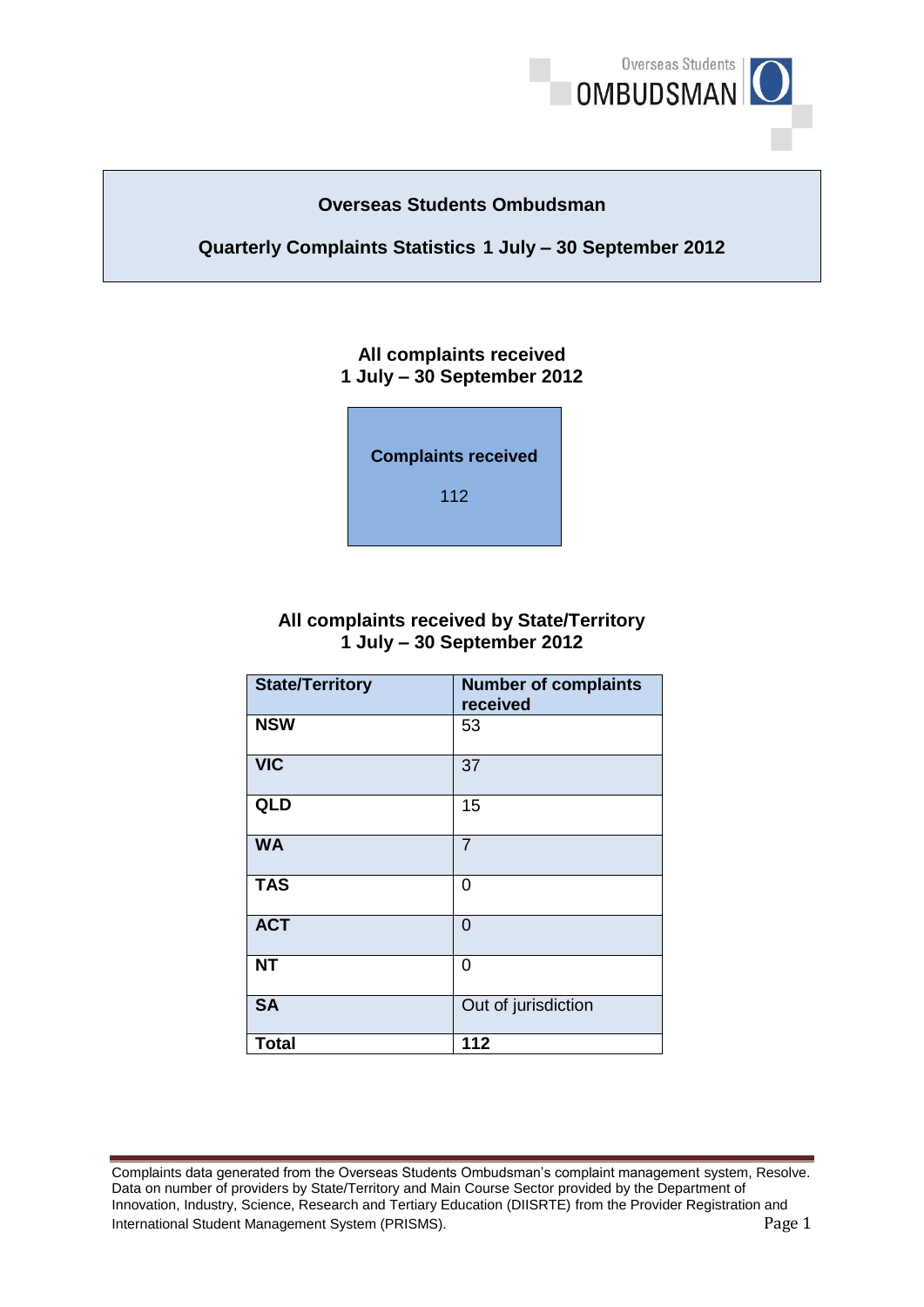

# **Private registered providers within OSO jurisdiction**<br>as at 25 March 2013<br>State/Territory | Number of private **as at 25 March 2013**

| <b>State/Territory</b> | <b>Number of private</b><br><b>CRICOS providers in</b><br><b>OSO</b> jurisdiction |
|------------------------|-----------------------------------------------------------------------------------|
| <b>NSW</b>             | 284                                                                               |
| <b>VIC</b>             | 268                                                                               |
| <b>QLD</b>             | 285                                                                               |
| <b>WA</b>              | 94                                                                                |
| <b>TAS</b>             | 14                                                                                |
| <b>ACT</b>             | 12                                                                                |
| <b>NT</b>              | 6                                                                                 |
| <b>SA</b>              | Out of jurisdiction                                                               |
| <b>Total</b>           | 963                                                                               |

### **1 July – 30 September 2012 Investigations completed, by education sector**

| <b>Sector</b>           | <b>Number of</b><br>investigations<br>completed | <b>Number of</b><br>providers in OSO<br>jurisdiction by<br><b>PRISMS 'main</b><br>course sector' |
|-------------------------|-------------------------------------------------|--------------------------------------------------------------------------------------------------|
| <b>VET</b>              | 16                                              | 400                                                                                              |
| <b>Schools</b>          | 1                                               | 370                                                                                              |
| <b>ELICOS</b>           | 2                                               | 100                                                                                              |
| <b>Higher Education</b> | 5                                               | 80                                                                                               |
| <b>Non-Award</b>        | 5                                               | 13                                                                                               |
| <b>Total</b>            | 29                                              | 963                                                                                              |

Complaints data generated from the Overseas Students Ombudsman's complaint management system, Resolve.<br>Data on number of providers by State/Territory and Main Course Sector provided by the Department of Data on number of providers by State/Territory and Main Course Sector provided by the Department of Innovation, Industry, Science, Research and Tertiary Education (DIISRTE) from the Provider Registration and International Student Management System (PRISMS). Page 2